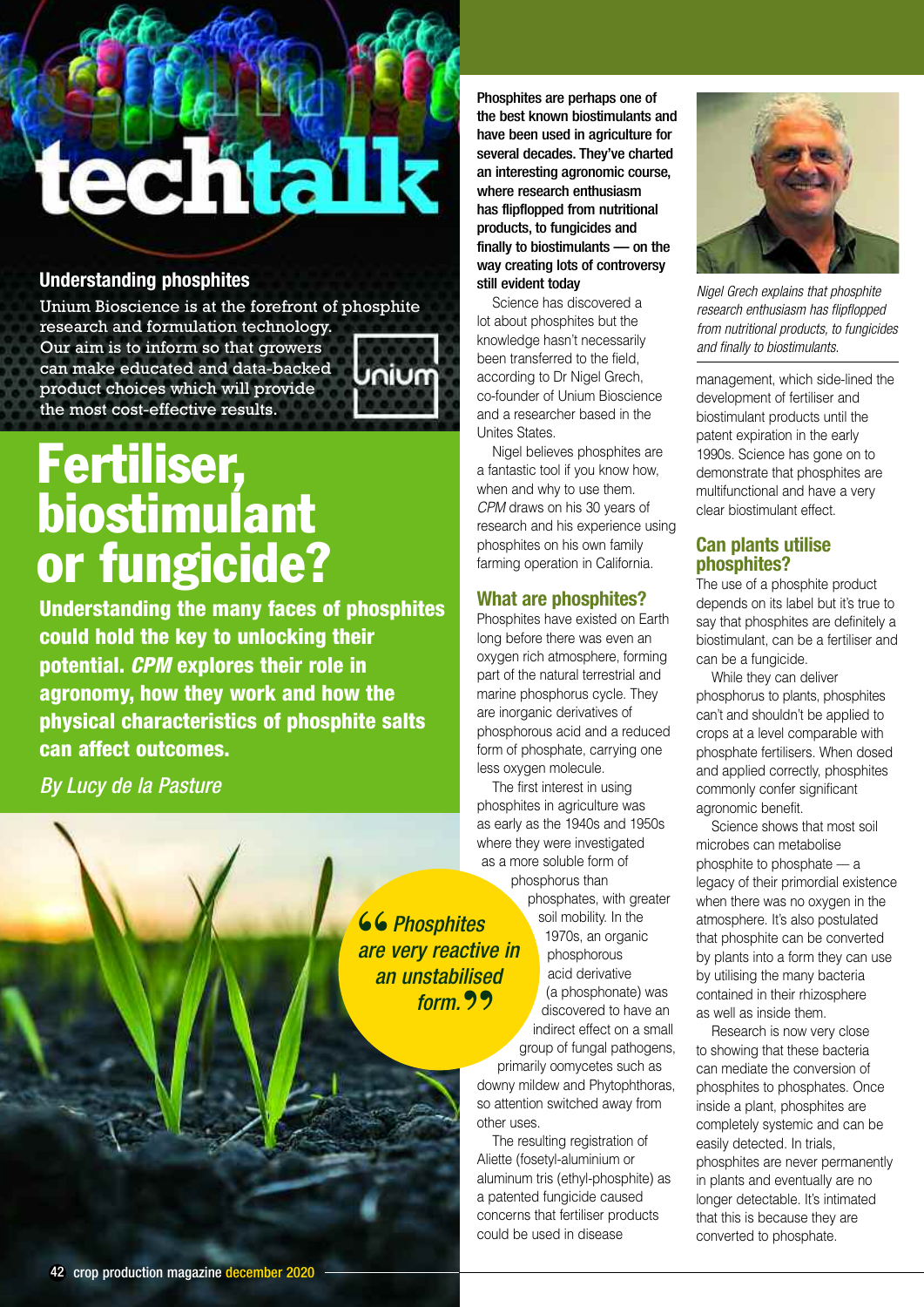# **Tech Talk**

In soils the picture is very clear. Collaborative research with California State University is joining the dots and has shown that when soils were surveyed throughout California, 70% of the microbes in soils sampled possessed the phosphite dehydrogenase gene –– indicating most soil microbes retain the ability to convert phosphite to phosphate. Although these pathways may play a relatively minor role in direct phosphorus uptake, phosphites can be used in phosphorus management strategies to improve the nutritional efficiency of plants.

### **How do they work?**

When applied to crops, phosphites induce an upregulation of the phosphorus acquisition metabolism, effectively switching on the plant's pathways to acquire more of the element. A relatively small amount of phosphite can achieve this (200-300 g/ha), as well as delivering a positive effect on both root architecture and reproductive growth.

Phosphite also upregulates pathways that help plants manage stress. One of the main ones affected is the shikimic acid pathway — unique to plants and microbes –– which produces molecules to help alleviate abiotic and biotic stresses. This biochemistry is of such importance to plants that they allocate around 20-25% of their photorespiratory energy to this pathway.

### **Is formulation important?**

The cation the phosphite is bonded to is as critically important to the safety, stability and efficacy of a product as the formulation itself.

Phosphites are very strong reducing agents, meaning they strongly scavenge for oxygen. They can be very damaging to agrochemicals in formulations and tank mixtures as phosphites are very reactive in an unstabilised form.

They have very different properties to phosphates - being smaller and much more soluble. Unlike phosphates they enter the plant rapidly and, like phosphates, they are very mobile within the plant, heading to areas of growth such as the shoot tips, roots and meristems. Phosphite products typically have a high salt index and being highly soluble means there's a risk of inducing osmotic shock and causing crop damage under certain application scenarios.

This means formulation is important, particular where phosphites are applied as seed treatments, in greenhouses, to early soft tissue growth, applied during hot weather or if there are residues on the leaf from a previous spray that may interact with the phosphite.

One of the main challenges in the formulation of phosphites is that they are highly deliquescent, which means when the solid is exposed to humid air it will liquefy. This is true of all the commonly available phosphite products



*In poorly formulated products the lack of stability can be overcome by lowering pH (very acidic) or by using a high level of EDTA, which can destabilise cell wall complexes and has poor biodegradability in the soil.*

based on potassium, sodium and ammonium. Although phosphites are available in many forms, the cation partner which produces the lowest salt index and highest stability is calcium, which makes  $\rightarrow$ 

# **Product integrity pays dividends**

Fourteen years ago, Richard Smith formed contracting company Danum Farming with a neighbouring farmer and the firm now looks after the combinable crops operations on both farms and two neighbouring estates, covering around 1,820ha in South Yorkshire. The land is ring-fenced, with each farm responsible for its own individual costs but farmed as a whole.

Alongside the combinable crops business, Richard has grown his own 324ha potato enterprise, producing potatoes for McCain which are destined for the fast-food chain McDonalds –– a business which recognised him as their 'outstanding grower of the year' in 2019.

"We've used phosphites on arable crops for a number of years for general plant health and stress mitigation, particularly in oilseed rape crops," he says.

But it's the potato crops where calcium phosphite has a major role to play on his fertile Grade 2 limestone soils. The processing varieties grown can be susceptible to internal browning and hollow heart which are caused by calcium deficiency.

"Although we have calcium in our soils, it readily locks up as calcium phosphate and becomes unavailable to plants. Potato plants move calcium from their roots to the foliage, but it can't be transported in the other direction, ie from the foliage to the tubers," he explains.

"If the foliage runs short of calcium, often during periods of rapid haulm growth, then plants take calcium from the tubers if there's insufficient free calcium ions available in the surrounding soil for root uptake."

To avoid this scenario, Richard dusts calcium phosphite (formulated as a wettable powder) onto tubers at planting, which provides a source of available calcium in the soil surrounding the tuber. He has found this also brings health benefits, promoting a vibrant healthy root structure, which helps the potato plant access nutrients from the soil.

"When the haulm starts to expand rapidly, we apply 1 l/ha of



*Unical ST and foliar calcium application produce statistically significant yield responses (p<0.01).*

*Source: Unium Bioscience, 2020.*

calcium phosphite with the blight spray and repeat this every fortnight until we've applied a total of 3 l/ha. The idea is that the foliar application provides the leaves with a source of calcium during the period where it may run short, preventing the plant from pinching additional calcium from its tubers. It's not just the calcium that's of benefit, the phosphite brings other benefits to overall plant health," he says.

Richard plans a further foliar application of calcium phosphite at mid to late bulking because of its positive

effects on tuber wall integrity, skin set and skin health –– all of which have benefits when putting potatoes into store.

The role of calcium phosphite is of such importance to his enterprise that Richard values the integrity of the product above anything else. "The biostimulants market is essentially unregulated and some products aren't necessarily what they say they are, so I use a product that's based on research at the University of California and is well-formulated. Basically, I know what I'm getting."